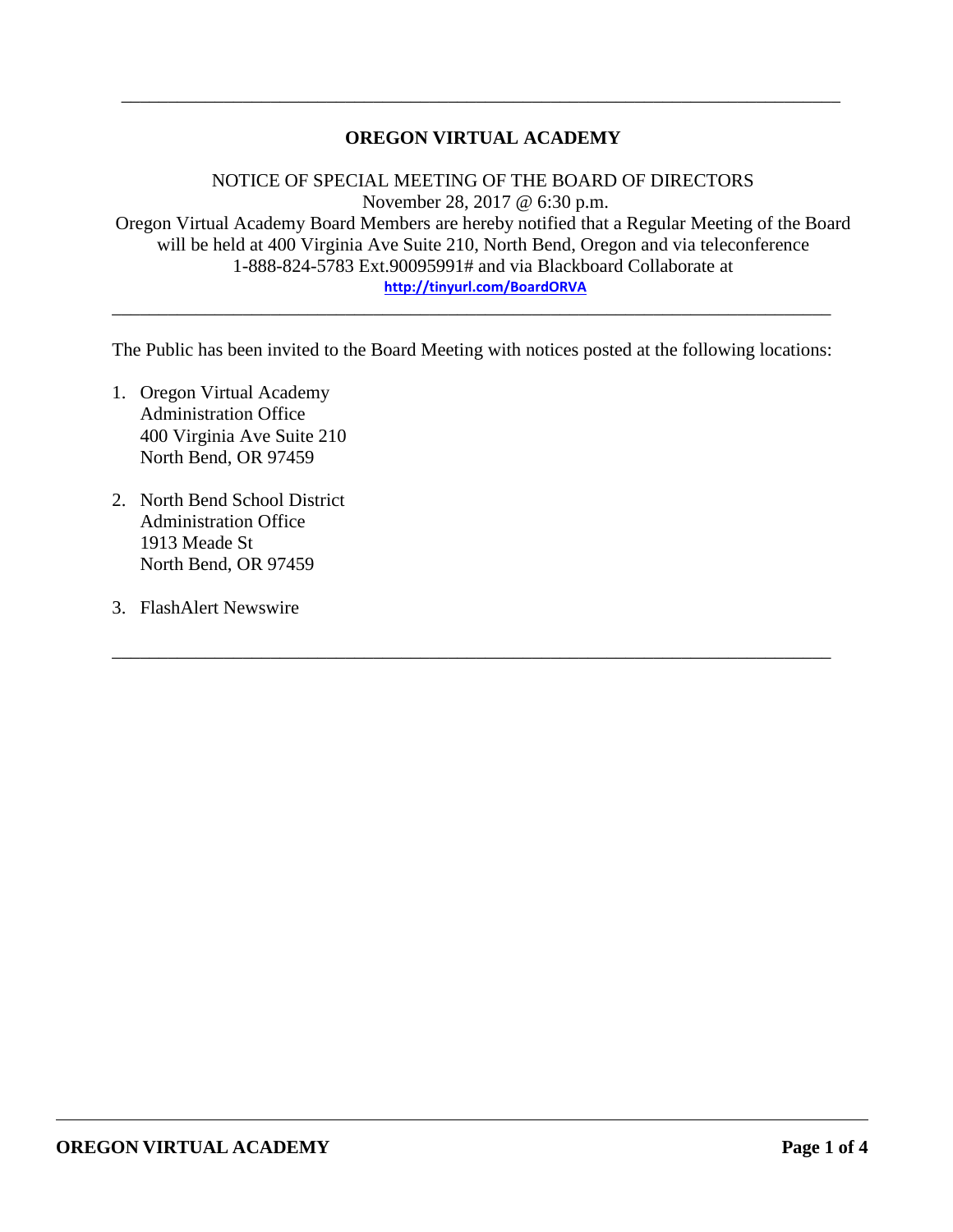### **AGENDA SPECIAL MEETING AGENDA**

# **BOARD OF DIRECTORS OREGON VIRTUAL ACADEMY**

**Tuesday, November 28th , 2017 6:30 p.m.** ORVA Office 400 Virginia Ave Suite 210 North Bend, OR 97459

# **INSTRUCTIONS FOR PRESENTATIONS TO THE BOARD BY PARENTS AND CITIZENS**

The Oregon Virtual Academy welcomes your participation at the School's Board meetings. The purpose of a public meeting of the Board of Directors is to conduct the affairs of the School in public. We are pleased that you are in attendance and hope that you will visit these meetings often. Your participation assures us of continuing community interest in our School. To assist you in the ease of speaking/participating in our meetings, the following guidelines are provided.

- 1. Agendas are available to all audience members at the door to the meeting or by requesting the agenda from School Officials (541-751-8060).
- 2. The "Public Comment" portion is set aside for members of the audience to raise issues that are not specifically on the agenda. These presentations are limited to three (3) minutes and total time allotted to non-agenda items will not exceed fifteen (15) minutes. The Board may give direction to staff to respond to your concern or you may be offered the option of returning with a citizen-requested item.
- 3. When addressing the Board, speakers are requested to stand, to state their name and address, and to adhere to the time limits set forth.
- 4. Citizens may request that a topic related to school business be placed on a future agenda by submitting a written request at least seventy-two (72) hours in advance of any regular meeting. Once such an item is properly placed on the agenda, the Board can respond, interact, and act upon the item.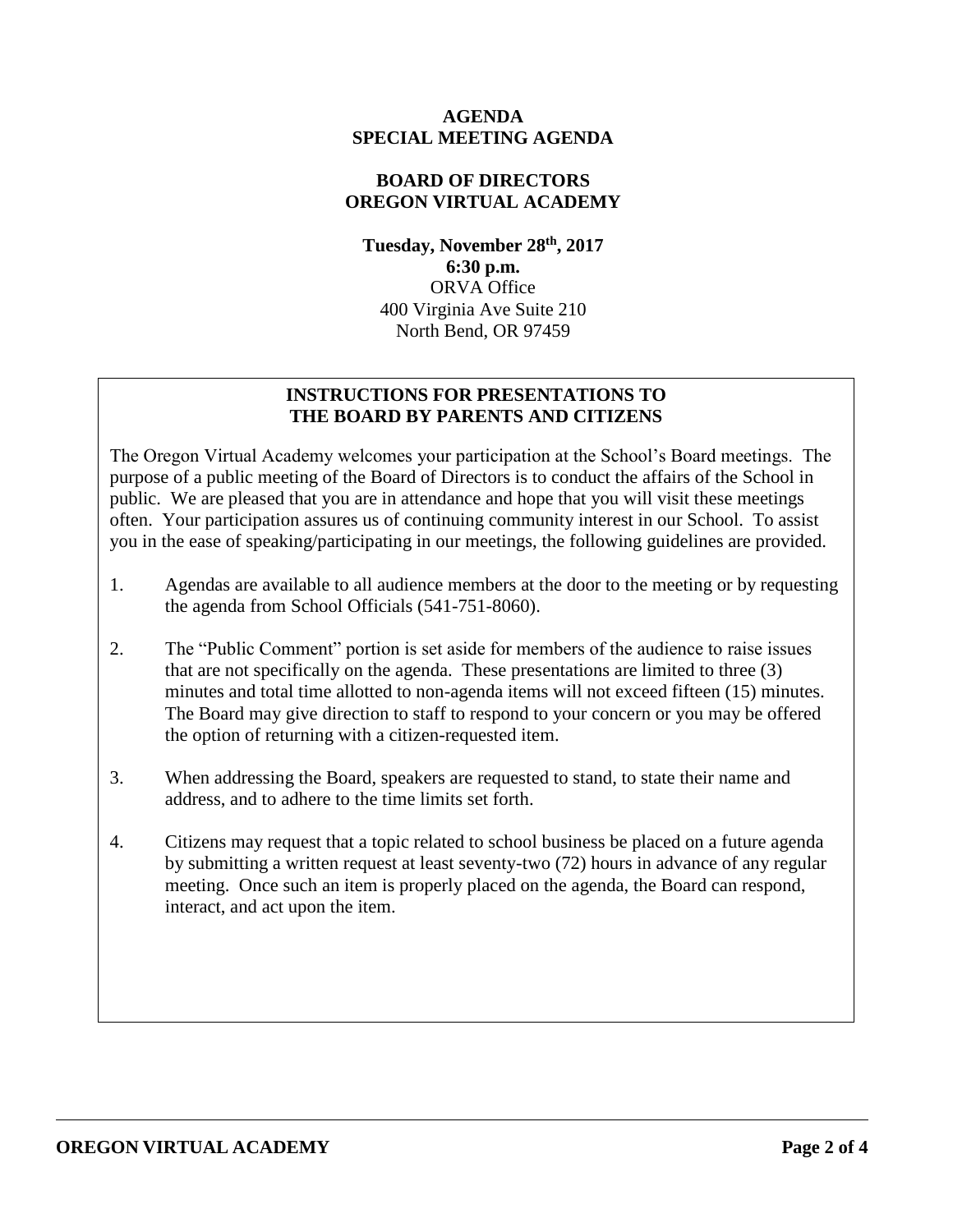### **I. PRELIMINARY**

**A.** Call To Order

Meeting was called to order by the Board Chair at P.M.

**B.** Roll Call

| <b>Member</b>       | Title                      | Term      | <b>Present</b> | <b>Absent</b> | <b>In</b> | Out |
|---------------------|----------------------------|-----------|----------------|---------------|-----------|-----|
| Mr. Paul Tannahill  | Member                     | 2015-2018 |                |               |           |     |
| Mr. Michael Herndon | Member                     | 2015-2018 |                |               |           |     |
| Vacant              | Member                     | 2016-2019 |                |               |           |     |
| Mr. Steven Isaacs   | Member                     | 2016-2019 |                |               |           |     |
| Mr. Brian Bray      | Temporary<br>Chairman      | 2016-2019 |                |               |           |     |
| Mr. Barry Jahn      | Temporary<br>Vice Chairman | 2017-2020 |                |               |           |     |
| Vacant              | Member                     | 2017-2020 |                |               |           |     |

#### **II. COMMUNICATIONS**

**A.** PUBLIC COMMENTS:

No individual comment shall be for more than three (3) minutes and the total time for this purpose shall not exceed fifteen (15) minutes. Board members may respond to comments however no action can be taken. The Board may give direction to staff following comment.

- **B.** BOARD/STAFF DISCUSSION
	- 1. Head of School Report: a. Audit Results

#### **III. CONSENT AGENDA ITEMS**

All matters listed under the consent agenda are considered by the Board to be routine and will be approved/enacted by the Board in one motion in the form listed below. Unless specifically requested by a Board member for further discussion or removed from the agenda, there will be no discussion of these items prior to the Board votes on them. The Head of School recommends approval of all consent agenda items.

### **A.** ITEMS FOR APPROVAL

1. K12 Invoice Payment

Motion Second

#### **IV.SCHEDULED FOR ACTION**

- **A.** PERSONNEL
- **B.** BUSINESS